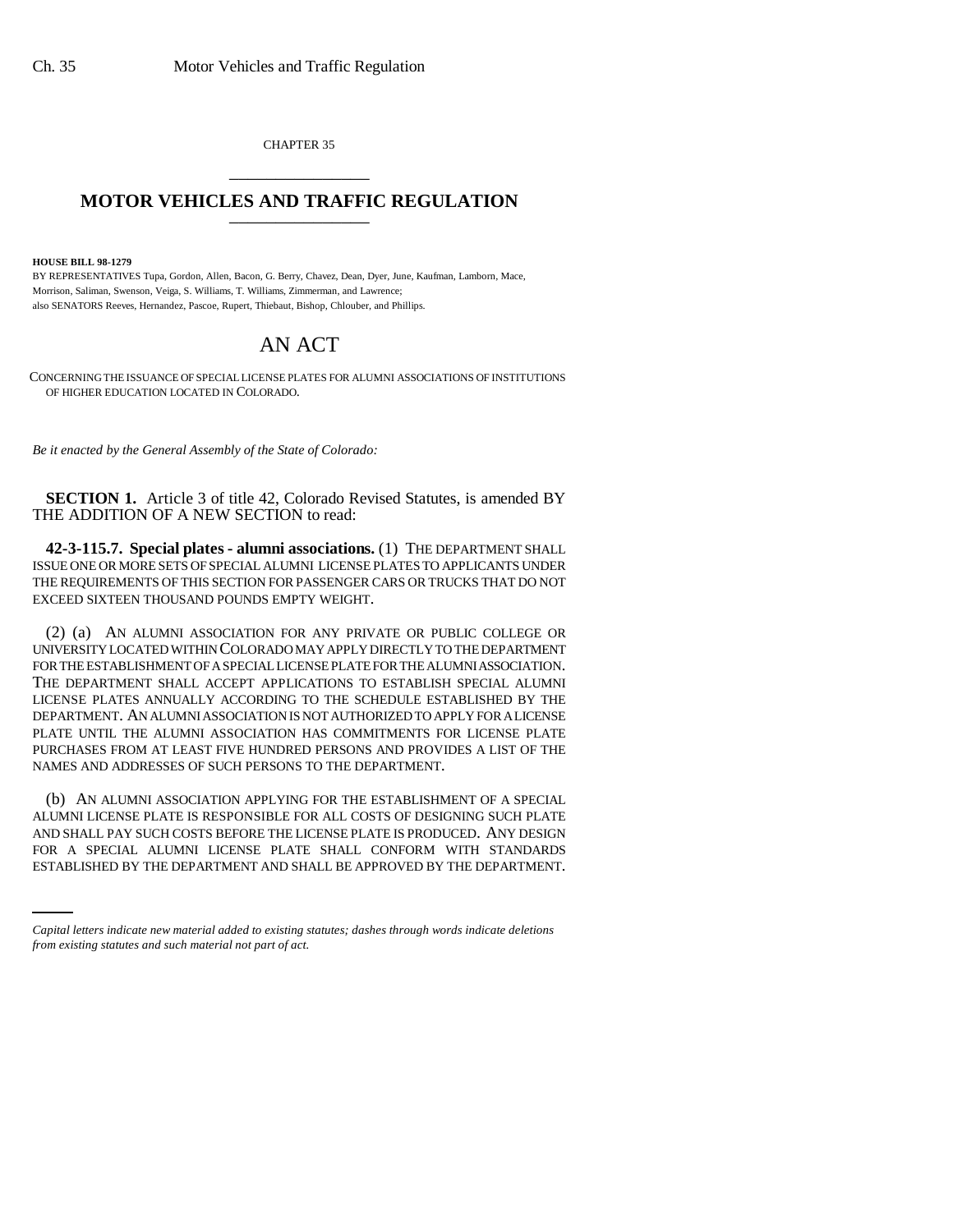(c) FOR THE PURPOSE OF THIS SECTION, "COLLEGE OR UNIVERSITY" MEANS AN INSTITUTION OF HIGHER EDUCATION THAT OFFERS AT LEAST A BACHELOR DEGREE IN AN EDUCATIONAL PROGRAM AND THAT IS ACCREDITED BY A NATIONALLY RECOGNIZED ACCREDITING AGENCY OR ASSOCIATION.

(3) (a) A PERSON MAY APPLY FOR A SPECIAL ALUMNI LICENSE PLATE FOR A MOTOR VEHICLE IF THE PERSON PAYS THE TAXES AND FEES REQUIRED UNDER THE PROVISIONS OF THIS SECTION AND PROVIDES THE DEPARTMENT OR AUTHORIZED AGENT A CERTIFICATE ISSUED BY THE ALUMNI ASSOCIATION CONFIRMING THAT SUCH PERSON MEETS THE QUALIFICATIONS FOR THE LICENSE PLATE ESTABLISHED BY THE ALUMNI ASSOCIATION PURSUANT TO PARAGRAPH (b) OF THIS SUBSECTION (3). THE DEPARTMENT SHALL PREPARE A CERTIFICATE FORM TO BE USED BY ALUMNI ASSOCIATIONS WHEN CONFIRMING THAT A PERSON IS ELIGIBLE TO OBTAIN SPECIAL ALUMNI LICENSE PLATES.

(b) AN ALUMNI ASSOCIATION MAY ESTABLISH THE FOLLOWING QUALIFICATIONS FOR PERSONS SEEKING TO OBTAIN SPECIAL ALUMNI LICENSE PLATES:

(I) MEMBERSHIP IN THE ALUMNI ASSOCIATION;

(II) SPECIFIED LEVELS OF CONTRIBUTIONS TO THE COLLEGE OR UNIVERSITY; OR

(III) PAYMENT OF SPECIFIED ALUMNI ASSOCIATION DUES, INCLUDING SPECIAL DUES ESTABLISHED FOR THE SPECIAL ALUMNI LICENSE PLATES. IF THE ALUMNI ASSOCIATION COLLECTS SPECIAL DUES FOR SPECIAL ALUMNI LICENSE PLATES, THE MONEYS MAY BE USED ONLY FOR THE FOLLOWING PURPOSES:

(A) SCHOLARSHIPS FOR STUDENTS ATTENDING THE UNIVERSITY OR COLLEGE; OR

(B) SUPPORT OF ACADEMIC PROGRAMS AT THE UNIVERSITY OR COLLEGE.

(4) VEHICLES REGISTERED UNDER THIS SECTION SHALL BE SUBJECT TO ALL OTHER PROVISIONS OF THIS ARTICLE EXCEPT THOSE RELATING TO THE TYPE OF NUMBER LICENSE PLATES UNDER SECTION 42-3-113.

(5) (a) THE AMOUNT OF THE TAXES AND FEES FOR SPECIAL ALUMNI LICENSE PLATES UNDER THIS SECTION IS THE SAME AS THE AMOUNT OF THE TAXES AND FEES SPECIFIED FOR REGULAR MOTOR VEHICLE LICENSE PLATES; EXCEPT THAT THE DEPARTMENT SHALL COLLECT A ONE-TIME FEE OF TEN DOLLARS FOR EACH MOTOR VEHICLE FOR ISSUANCE OR REPLACEMENT OF SUCH LICENSE PLATES. THE DEPARTMENT SHALL TRANSMIT THE ADDITIONAL ONE-TIME FEE TO THE STATE TREASURER, WHO SHALL CREDIT THE SAME TO THE HIGHWAY USERS TAX FUND.

(b) AN APPLICANT MAY APPLY FOR SPECIAL ALUMNI LICENSE PLATES THAT ARE PERSONALIZED UPON PAYMENT OF THE ADDITIONAL FEE REQUIRED BY SECTION 42-3-114 (7) (a) FOR PERSONALIZED LICENSE PLATES AND CONFORMANCE WITH ALL OTHER REQUIREMENTS OF SECTION 42-4-114. IF ANY APPLICANT HAS EXISTING PERSONALIZED LICENSE PLATES FOR A MOTOR VEHICLE, THE APPLICANT MAY TRANSFER THE COMBINATION OF LETTERS OR NUMBERS TO A NEW SET OF SPECIAL ALUMNI LICENSE PLATES FOR THE VEHICLE UPON PAYING THE FEE IMPOSED BY